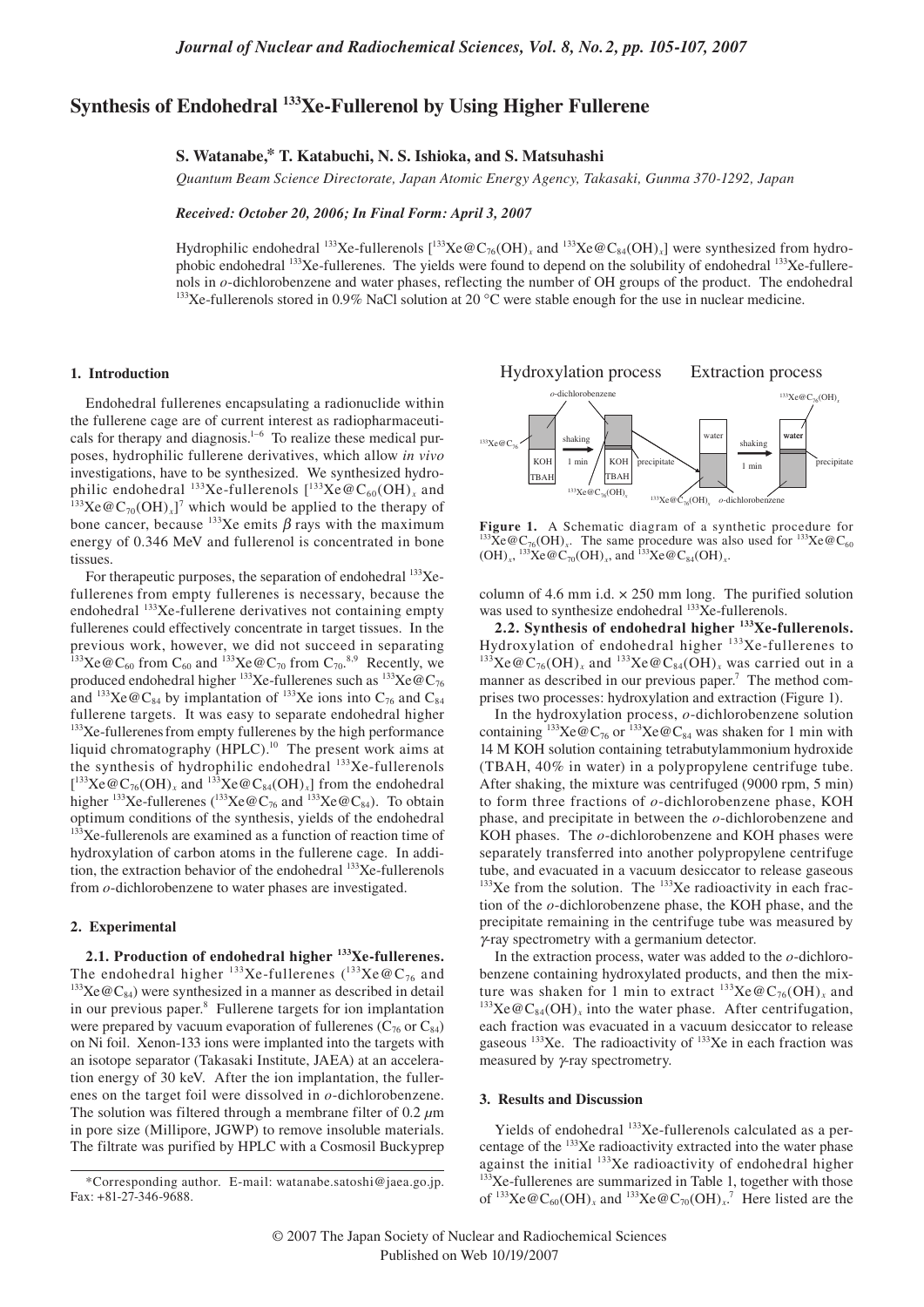**TABLE 1: Yields of endohedral 133Xe-fullerenols through hydroxylation for 1 min and extraction for 1 min** 



Figure 2. Yields of endohedral <sup>133</sup>Xe-fullerenols as a function of reaction time of hydroxylation. The extraction time is fixed to 1 min.

yields obtained at 1 min extraction after hydroxylation for 1 min. The yield decreases with increasing number of carbon atoms in a fullerene, although slight disorder is seen between <sup>133</sup>Xe @C<sub>70</sub>(OH)<sub>x</sub> and <sup>133</sup>Xe @C<sub>76</sub>(OH)<sub>x</sub>. The yields should depend on the number of hydroxyl groups of endohedral  $^{133}Xe$ fullerenols synthesized here.

To obtain optimum conditions, the yields of the endohedral 133Xe-fullerenols were examined as a function of reaction time of hydroxylation from 1 to 15 min, the extraction time being fixed to 1 min. As shown in Figure 2, the yield of  $^{133}$ Xe @C<sub>60</sub>  $(OH)$ <sub>x</sub> decreases monotonically with an increase of the reaction time, whereas the yields of  $^{133}Xe@C_{70}(OH)_{x}$ ,  $^{133}Xe@C_{76}(OH)_{x}$ , and  $^{133}$ Xe @C<sub>84</sub>(OH)<sub>x</sub> increase up to 7 min and then decrease. Here, it is to be noted that the sum of distribution of  $^{133}$ Xe in the organic (*o*-dichlorobenzene) phase and precipitate in the hydroxylation process were almost constant, and higher than 90% irrespective of the reaction time of hydroxylation. The distribution of  $133$ Xe in the aqueous (KOH) phase was about 5%. The endohedral 133Xe-fullerenols once produced in the organic phase did not migrate to the aqueous phase, suggesting that the fullerenols synthesized here should be insoluble in 14 M KOH solution. The gaseous  $^{133}$ Xe released from endohedral  $^{133}$ Xe-fullerenes was about 5% or lower in the present work.

Changes in the distribution of  $133$ Xe in the organic phase and precipitate in the hydroxylation process are shown in Figures 3(a) and 3(b) as a function of the reaction time of hydroxylation. As shown in Figure 3(a), the distributions of <sup>133</sup>Xe as <sup>133</sup>Xe  $@C_{70}(OH)_{x}$ , <sup>133</sup>Xe  $@C_{76}(OH)_{x}$ , and <sup>133</sup>Xe  $@C_{84}(OH)_{x}$  in the organic phase are as high as 90% at short reaction time but decrease after 7 min. On the contrary, the distributions of  $^{133}Xe$ in the precipitate increase after 7 min as shown in Figure 3(b). The fact suggests that endohedral higher <sup>133</sup>Xe-fullerenols once produced should change to the precipitating species at longer time of hydroxylation. The precipitating species might be a hydrophilic endohedral fullerenols insoluble in *o*-dichlorobenzene with a large number of hydroxyl groups.

To get an insight into the extraction process, we observed



Figure 3. (a) Partial yields of endohedral <sup>133</sup>Xe-fullerenols obtained in the *o*-dichlorobenzene phase in the hydroxylation process as a function of reaction time of hydroxylation. (b) Distribution of  $^{133}Xe$ in precipitate in the hydroxylation process as a function of reaction time of hydroxylation.

changes in the partial yield that was defined as a percentage of the endohedral <sup>133</sup>Xe-fullerenols extracted into the water phase relative to the initial amount of endohedral <sup>133</sup>Xe-fullerenols produced in the *o*-dichlorobenzene phase through hydroxylation. The partial yields of the endohedral  $133Xe$ -fullerenols extracted into the water phase are shown in Figure 4(a) as a function of reaction time of hydroxylation, the extraction time being fixed to 1 min. As shown in Figure 4(a), the partial yields of  $^{133}$ Xe @C<sub>70</sub>(OH)<sub>x</sub>,  $^{133}$ Xe @C<sub>76</sub>(OH)<sub>x</sub>, and  $^{133}$ Xe @C<sub>84</sub>  $(OH)_x$  increase from 20% or less to 40% or more in 7 min and then become almost constant thereafter. In contrast, the distributions of  $133$ Xe in the water-insoluble precipitate (Figure 4(b)) are as high as  $60-75\%$  for the endohedral higher  $133$ Xe-fullerenols synthesized in short-time hydroxylation, and decrease gradually to smaller values in 7 min. They become almost constant after 7 min. In this extraction process, the distributions of 133Xe in gaseous phase were about 15% or lower, and in the organic phase were about 5% or lower.

The increase of the yields of  $^{133}Xe@C_{70}(OH)$ <sup>233</sup> $Xe@C_{76}$  $(OH)_x$ , and <sup>133</sup>Xe @C<sub>84</sub>(OH)<sub>x</sub> up to 7 min (Figure 2) is explained as follows. Endohedral higher <sup>133</sup>Xe-fullerenols that are highly soluble in *o*-dichlorobenzene are synthesized through hydroxylation up to 7 min (Figure 3(a)). These fullerenols with rather small number of hydroxyl groups are still hydrophobic and insoluble in the water phase at the reaction time of 1 min (Figure 4(a)). According to Li et al.,<sup>11</sup> fullerenols with less hydroxyl groups than 10 is insoluble in water. As the reaction time increases, the hydroxylation proceeds to afford hydrophilic species soluble in water. After 7 min, endohedral <sup>133</sup>Xefullerenols with a large number of hydroxyl groups are